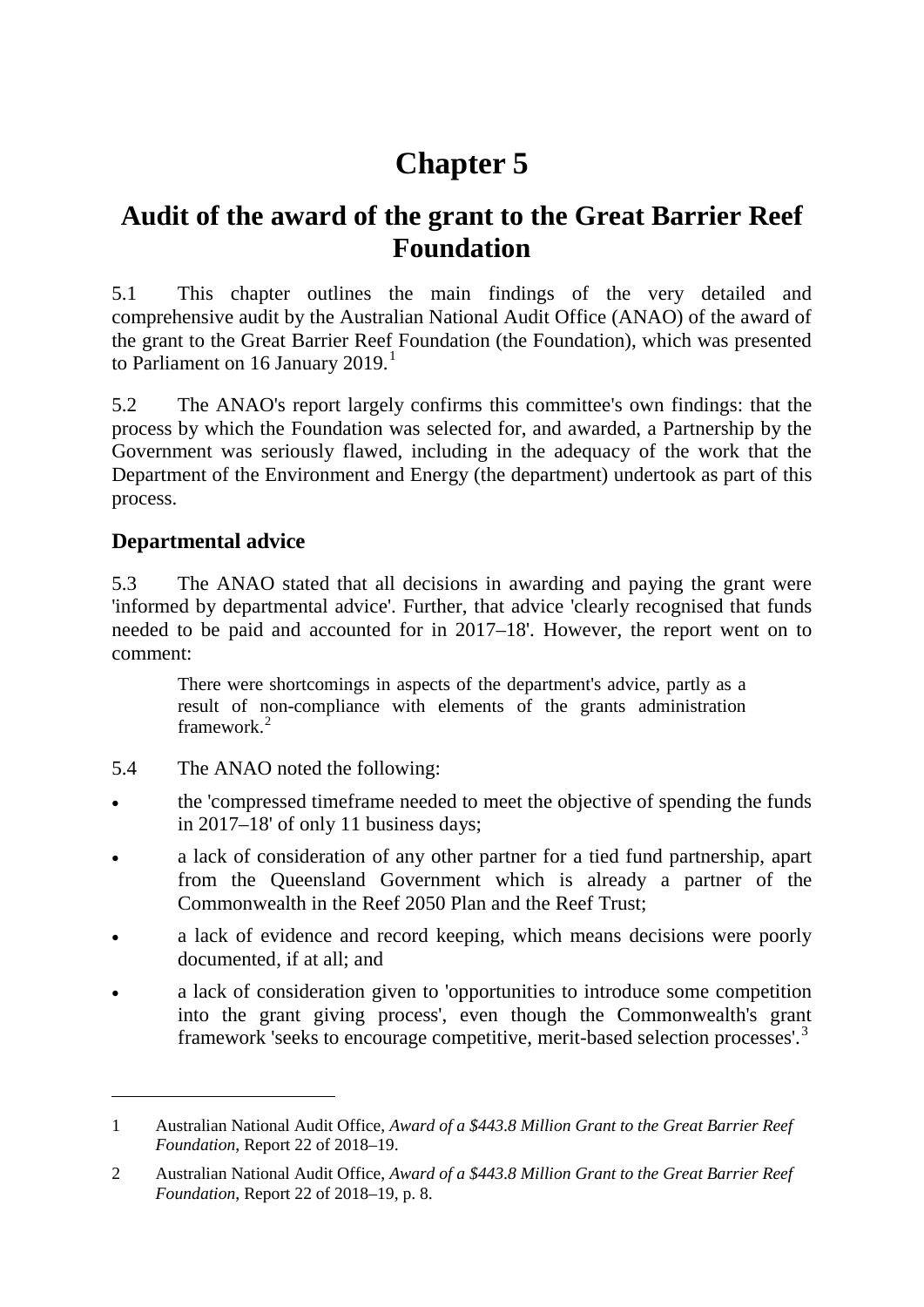5.5 The ANAO also noted that the department, while it identified some of the benefits of paying the grant in full in 2017–18, it did not estimate or bring to the Government's attention the costs of doing so.<sup>[4](#page-1-0)</sup> The ANAO noted:

…no consideration was given to the financial cost to the Commonwealth (in terms of additional public debt interest) of paying the full grant amount in 2017─18. This upfront payment was more likely to have resulted in greater public debt interest expense than periodic payments over six years reflecting the cash flow needs of the foundation in delivering the partnership (or to specific delivery milestones).<sup>[5](#page-1-1)</sup>

# **Program guidelines**

5.6 The ANAO noted that the 'development of program guidelines is an important element of the Government's administrative framework' as they 'play a central role in the conduct of effective, efficient and accountable grants administration'. The Commonwealth Grant Rules and Guidelines (CGRGs) set out the requirements for grants. When measured against the CGRGs, the Partnership programs were found to contain inadequate detail, namely:

- there was insufficient detail provided regarding the desired program outcomes, and that 'there would have been benefits in guidelines setting out clear targets for what was expected to be achieved (such as how much funding the Australian Government expected to be leveraged from the private sector using the grant funding)'; and
- 'clear assessment criteria were not included', which 'did not enable an appropriate assessment of whether a partnership proposal represented value for money'. In relation to the latter matter, the audit noted that the reasons provided to the minister that the Partnership did represent value for money 'differ in important respects from the matters the program guidelines required that the proposal address'.<sup>[6](#page-1-2)</sup>
- 5.7 The ANAO made two recommendations in relation to the program guidelines:

- <span id="page-1-0"></span>4 Australian National Audit Office, *Award of a \$443.8 Million Grant to the Great Barrier Reef Foundation*, Report 22 of 2018–19, p. 31.
- <span id="page-1-1"></span>5 Australian National Audit Office, *Award of a \$443.8 Million Grant to the Great Barrier Reef Foundation*, Report 22 of 2018–19, pp. 31–32.
- <span id="page-1-2"></span>6 Australian National Audit Office, *Award of a \$443.8 Million Grant to the Great Barrier Reef Foundation*, Report 22 of 2018–19, p. 9.

<sup>3</sup> Australian National Audit Office, *Award of a \$443.8 Million Grant to the Great Barrier Reef Foundation*, Report 22 of 2018–19, p. 9. For additional detail on these points see pp. 10 and 22–25 for the standard of advice provided, pp. 28–30 for reasons documented for allocating funding other than through a competitive merits-based selection process, and pp. 31–32 for the adequacy of advice on costs and benefits of making the full grant payment in  $2017 - 18$ .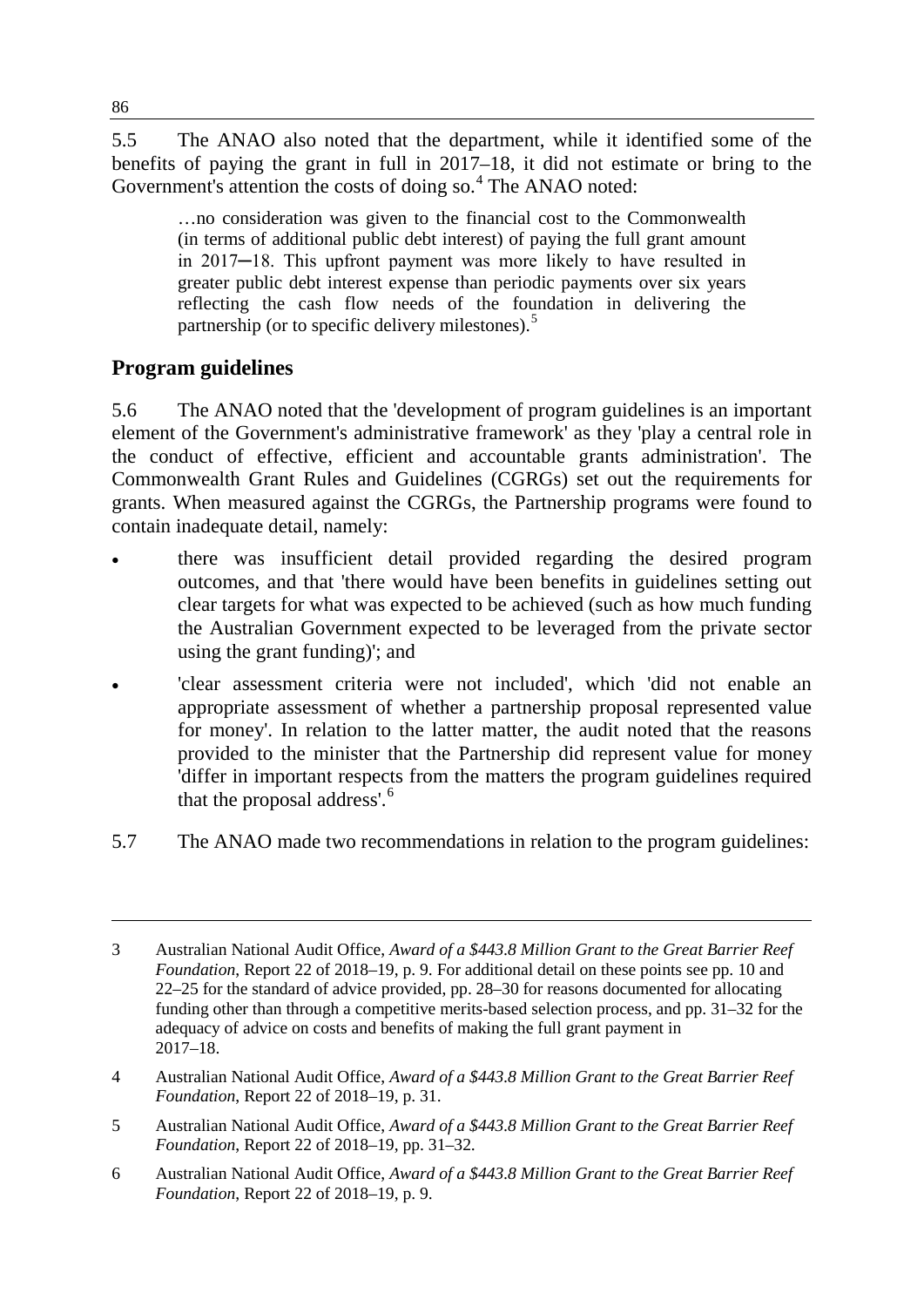- that the department include performance targets in program guidelines for Reef Trust grants to assist it to decide whether funding proposals represent value for money having regard to the quantum of funding that is being sought; and
- that the department include clear assessment criteria in program guidelines for any grant proposals that are being considered through non-competitive processes.<sup>[7](#page-2-0)</sup>
- 5.8 These recommendations were noted by the department.

# **Approval of grant funding**

-

5.9 The ANAO found that the department had provided detailed and clear written advice to the minister as required by the content requirements of the CGRGs. However, while the minister was advised that the Foundation's proposal fully met the criteria in the program guidelines, the guidelines did not contain clear assessment criteria. Instead, the ANAO stated, the department cited six reasons as to why it supported the Foundation's proposal as representing value with money and a proper use of Commonwealth resources, but 'not all the reasons cited by the department can be adequately traced back to the program guidelines'.<sup>[8](#page-2-1)</sup>

# **Evaluation of the Foundation's proposal by the department**

5.10 In relation to evaluation of the proposal, the ANAO noted that the department had assisted the Foundation to develop its funding proposal, at the same time that the program guidelines were being developed and the evaluation of the proposal was taking place. While a risk management strategy was adopted, the ANAO found that the department may not have sufficiently addressed potential conflict of interest issues in its assessment of the grant. Even if it ensured that the 'senior level review of evaluation' of the Foundation's proposal was not conducted by officers who had assisted in its development, it was perceived that the department failed to address the risk that its work assisting the funding proposal 'presented to an objective evaluation of that proposal, and conflict of interest risks were not adequately addressed'.<sup>[9](#page-2-2)</sup>

5.11 The ANAO recommended that the department develop a probity framework to manage the risks when it assists potential grant recipients to develop their funding

<span id="page-2-0"></span><sup>7</sup> Australian National Audit Office, *Award of a \$443.8 Million Grant to the Great Barrier Reef Foundation*, Report 22 of 2018–19, pp. 37 and 43.

<span id="page-2-1"></span><sup>8</sup> Australian National Audit Office, *Award of a \$443.8 Million Grant to the Great Barrier Reef Foundation*, Report 22 of 2018–19, pp. 9 and 44.

<span id="page-2-2"></span><sup>9</sup> Australian National Audit Office, *Award of a \$443.8 Million Grant to the Great Barrier Reef Foundation*, Report 22 of 2018–19, pp. 9 and 11.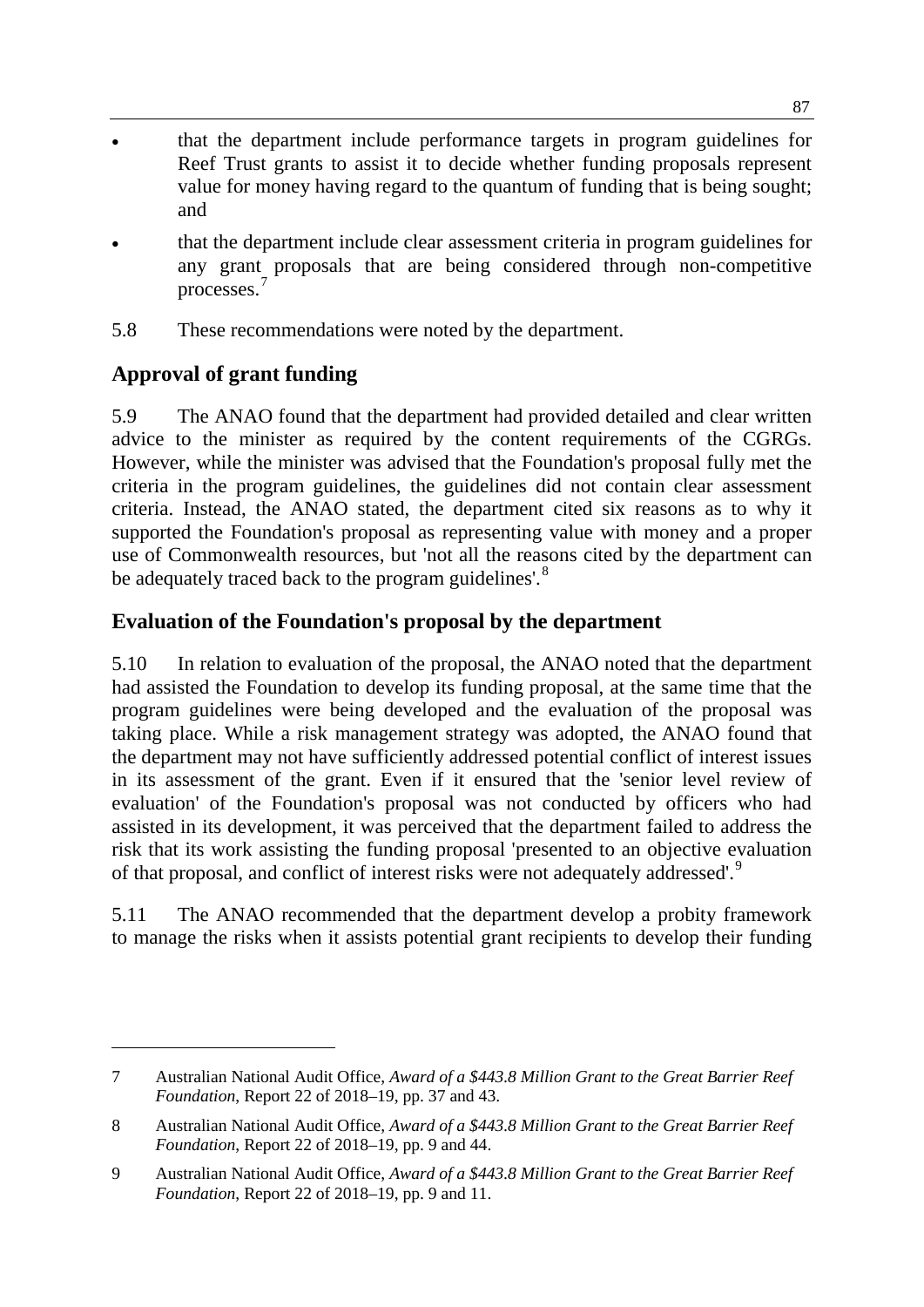proposals and applications in the future. The department agreed to this recommendation.<sup>[10](#page-3-0)</sup>

5.12 The ANAO also noted deficiencies in the proposal evaluation in the following three key areas examined by the ANAO, namely the:

- 'capacity and capability of the foundation's delivery partners to scale-up their activities';
- 'foundation's past fundraising performance'; and
- 'total administration costs of the partnership model' as the department focussed only on the Foundation's costs, 'with no evaluation attention given to the administration costs of the foundation's delivery partners'.<sup>[11](#page-3-1)</sup>

#### *Foundation's ability to scale-up*

5.13 The ANAO found that the department applied adequate scrutiny to matters related to the Foundation's ability to scale-up its governance structures and resourcing level. It was noted that the department had identified that there was a low risk in relation to the Foundation's ability to scale-up 'on the basis that the grant agreement would set out clear early milestones relating to scaling up activities and plans'.<sup>[12](#page-3-2)</sup> However, the audit report commented, in relation to the likely effectiveness of the Grant Agreement requirements, that the department:

- does not have any approval rights over the plans and strategies the foundation is required to prepare. Rather, the foundation is required under the grant agreement to give the department drafts of each of the plans and strategies and take into account any comments of the department in finalising the plans and strategies; and
- is not able to withhold the payment of any grant funding in the event it is not satisfied with the content of the plans and strategies. Legal advice to the department was that the up-front payment of all of the grant funding carried with it a higher risk that the grant would not achieve its intended outcomes than a grant made available progressively on the achievement of specified milestones.<sup>[13](#page-3-3)</sup>

5.14 The ANAO found that there was insufficient scrutiny applied in the evaluation of the proposal as to whether the Foundation's delivery partners, including subcontractors, will be able to scale up their capacity and capability. The department

<span id="page-3-0"></span><sup>10</sup> Australian National Audit Office, *Award of a \$443.8 Million Grant to the Great Barrier Reef Foundation*, Report 22 of 2018–19, p. 53.

<span id="page-3-1"></span><sup>11</sup> Australian National Audit Office, *Award of a \$443.8 Million Grant to the Great Barrier Reef Foundation*, Report 22 of 2018–19, p. 9.

<span id="page-3-2"></span><sup>12</sup> Australian National Audit Office, *Award of a \$443.8 Million Grant to the Great Barrier Reef Foundation*, Report 22 of 2018–19, p. 54.

<span id="page-3-3"></span><sup>13</sup> Australian National Audit Office, *Award of a \$443.8 Million Grant to the Great Barrier Reef Foundation*, Report 22 of 2018–19, pp. 54–55.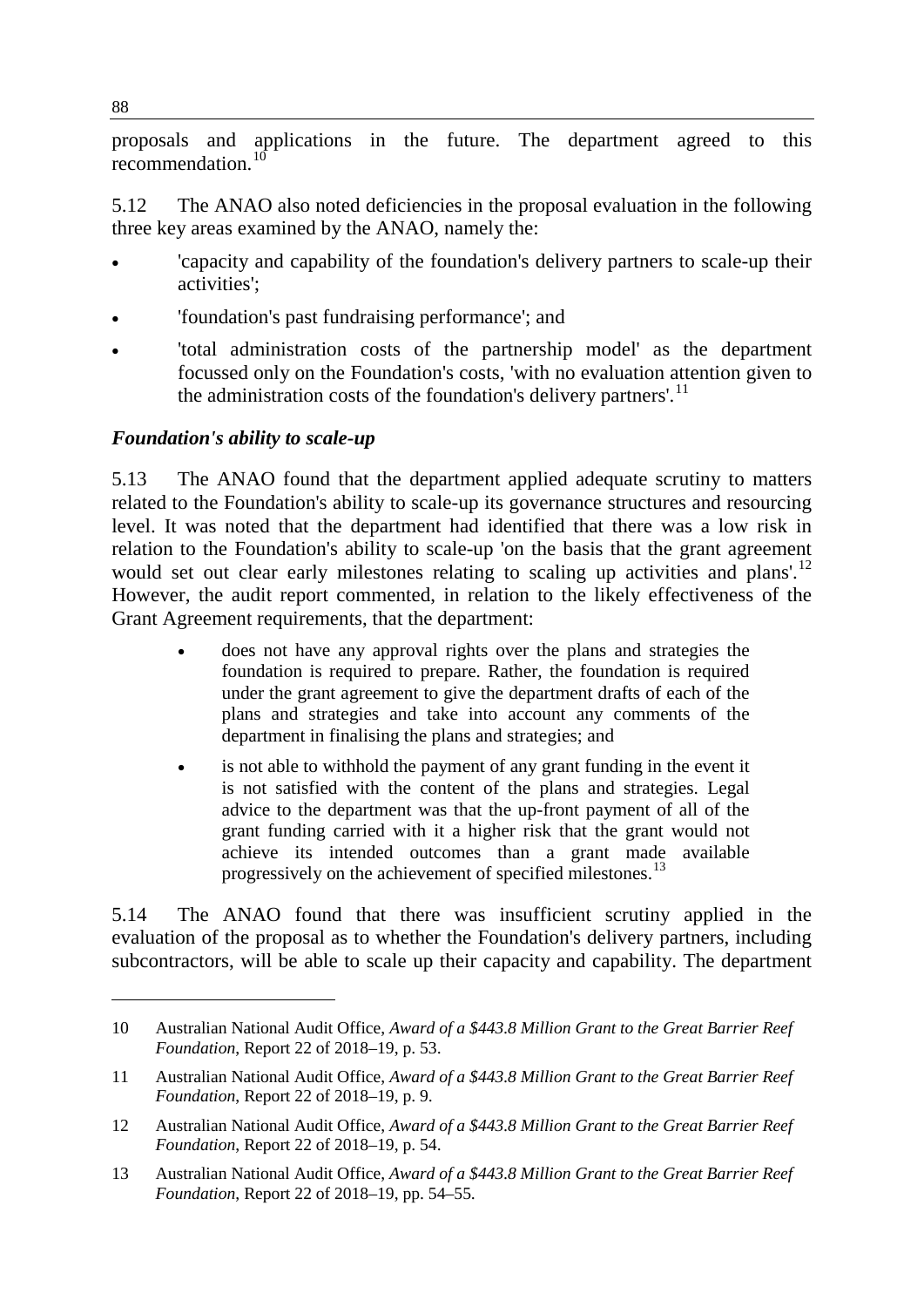has advised the ANAO that the risks associated with subcontractors will be managed through the Grant Agreement and across the grant lifecycle by the Foundation.<sup>[14](#page-4-0)</sup>

5.15 The Auditor-General recommended:

The Department of the Environment and Energy obtain assurance over the achievement of value for money in the foundation's use of delivery partners by requesting the foundation benchmark prices being offered against rates charged prior to the announcement of the \$443.3 million in grant funding. This benchmarking will be particularly important in circumstances where open competition has not been employed by the foundation when selecting delivery partners.<sup>[15](#page-4-1)</sup>

5.16 The department agreed to this recommendation.

#### *Past fundraising performance and future plans*

5.17 The ANAO concluded that the department's assessment applied inadequate scrutiny to the Foundation's past performance and future plans to attract private and philanthropic investment. One matter highlighted was that the department's written assessment 'repeated statements made by the foundation in its proposal'.[16](#page-4-2)

5.18 In addition, deficiencies were identified in the department's analysis of the Foundation's performance in attracting co-investment. It was observed that the Foundation's financial statements were not considered next to claims it made in the proposal and, while 10 years of financial statements were publicly available, the department only obtained the two most recent sets of financial statements. The ANAO described this as an 'inadequate' approach.<sup>[17](#page-4-3)</sup>

5.19 In relation to future plans, the ANAO noted:

-

The decision to approach the foundation about entering into a partnership was informed by advice that a large, upfront grant would strengthen the foundation's capacity to leverage philanthropic and business funding.<sup>[18](#page-4-4)</sup>

5.20 The audit report noted that the program guidelines stated that the Foundation's proposal should demonstrate how it planned to attract private and philanthropic co-

<span id="page-4-0"></span><sup>14</sup> Australian National Audit Office, *Award of a \$443.8 Million Grant to the Great Barrier Reef Foundation*, Report 22 of 2018–19, p. 53.

<span id="page-4-1"></span><sup>15</sup> Australian National Audit Office, *Award of a \$443.8 Million Grant to the Great Barrier Reef Foundation*, Report 22 of 2018–19, p. 56.

<span id="page-4-2"></span><sup>16</sup> Australian National Audit Office, *Award of a \$443.8 Million Grant to the Great Barrier Reef Foundation*, Report 22 of 2018–19, p. 56.

<span id="page-4-3"></span><sup>17</sup> Australian National Audit Office, *Award of a \$443.8 Million Grant to the Great Barrier Reef Foundation*, Report 22 of 2018–19, p. 58.

<span id="page-4-4"></span><sup>18</sup> Australian National Audit Office, *Award of a \$443.8 Million Grant to the Great Barrier Reef Foundation*, Report 22 of 2018–19, p. 60.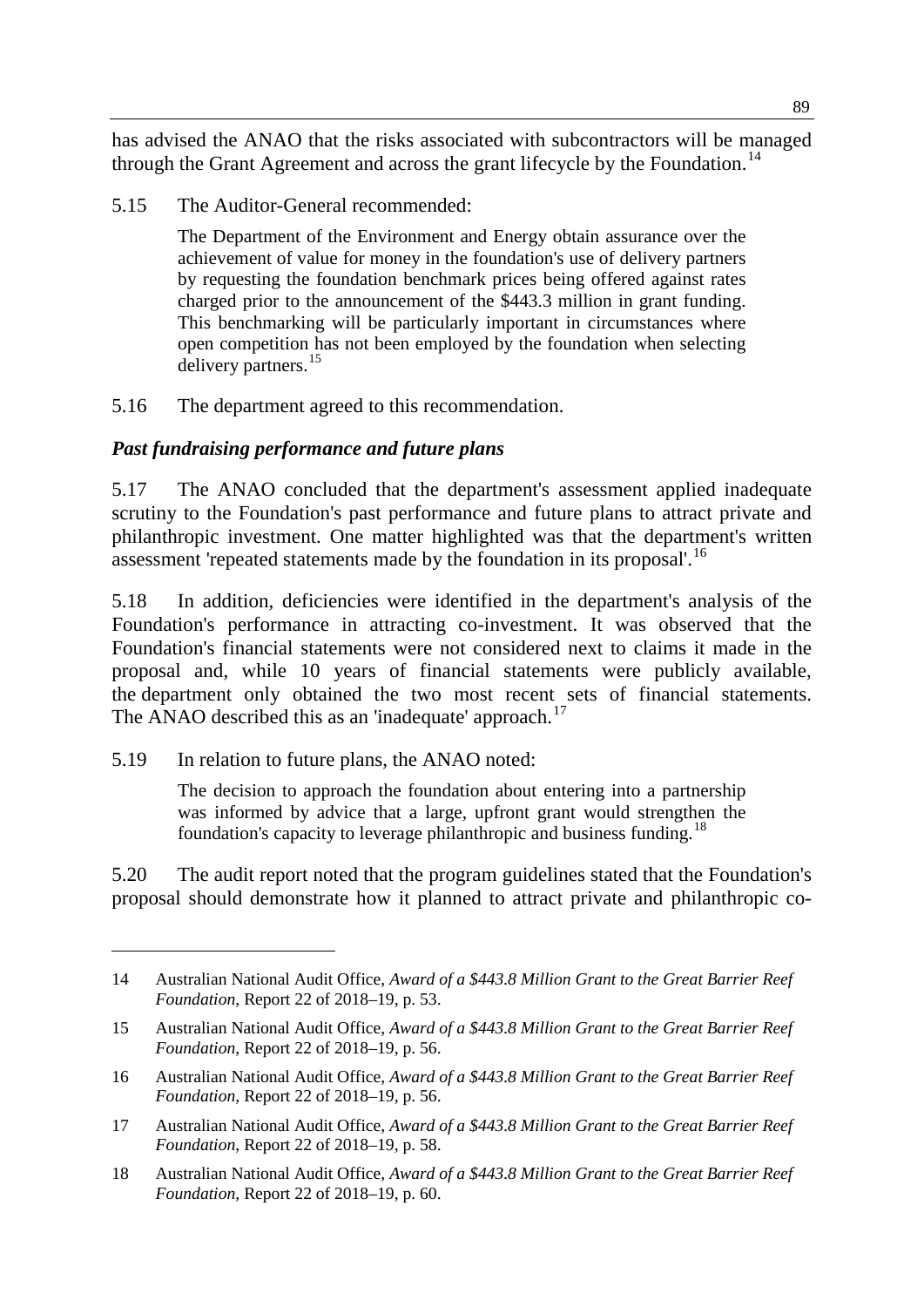investment to enhance delivery of the partnership. While the Foundation's proposal included three paragraphs directly related to this requirement, the audit report stated that the proposal did not demonstrate how the Foundation planned to attract coinvestment. $1$ 

5.21 The ANAO concluded that 'insufficient information was obtained and analysed to assess past performance and future plans'.<sup>[20](#page-5-1)</sup>

#### *Setting targets*

5.22 The ANAO commented that the Grant Agreement does not include specific co-investment targets. Instead, the Foundation is required to develop a co-financing strategy which, in combination with annual work plans, 'is expected to set out how the foundation will use the grant to raise contributions from other sectors'. While the Foundation is required to consult on those plans, the department does not have approval rights over the plans. $^{21}$  $^{21}$  $^{21}$ 

5.23 It was noted that the Collaborative Investment Strategy, provided to the department in September 2018, includes targets totalling \$300 million to \$400 million over the next six years. The feasibility of these targets has not yet been assessed, so may require adjustment. Adjustment of the targets may occur, once the Foundation has undertaken feasibility testing.<sup>[22](#page-5-3)</sup>

#### *Administration costs*

-

5.24 Regarding administration costs, the ANAO commented that the Foundation's proposal did not address the administration costs of its subcontractors. Similarly, the department's evaluation, including material provided to the minister, did not address subcontractor administration costs.<sup>[23](#page-5-4)</sup> The ANAO found:

The department applied insufficient scrutiny to the likely administration costs of the partnership. In particular, the assessment work and resulting advice to the Minister focused on the foundation's administration costs (capped in the grant agreement at \$44.33 million), notwithstanding that it

<span id="page-5-0"></span><sup>19</sup> Australian National Audit Office, *Award of a \$443.8 Million Grant to the Great Barrier Reef Foundation*, Report 22 of 2018–19, p. 60.

<span id="page-5-1"></span><sup>20</sup> Australian National Audit Office, *Award of a \$443.8 Million Grant to the Great Barrier Reef Foundation*, Report 22 of 2018–19, p. 11.

<span id="page-5-2"></span><sup>21</sup> Australian National Audit Office, *Award of a \$443.8 Million Grant to the Great Barrier Reef Foundation*, Report 22 of 2018–19, p. 56.

<span id="page-5-3"></span><sup>22</sup> Australian National Audit Office, *Award of a \$443.8 Million Grant to the Great Barrier Reef Foundation*, Report 22 of 2018–19, p. 56.

<span id="page-5-4"></span><sup>23</sup> Australian National Audit Office, *Award of a \$443.8 Million Grant to the Great Barrier Reef Foundation*, Report 22 of 2018–19, pp. 65–66.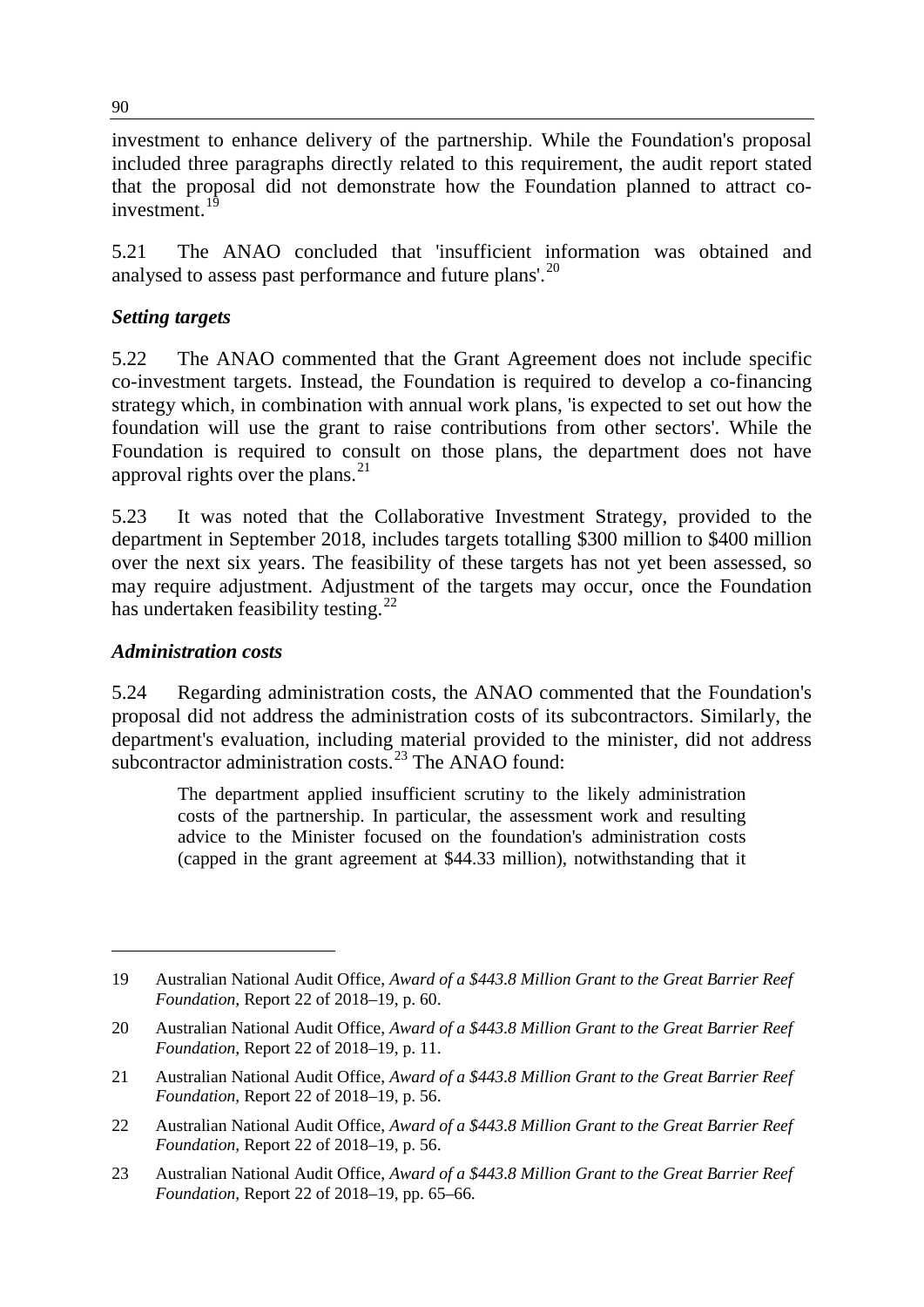was evident that the foundation would be relying heavily on subcontractors for program delivery. $^{24}$  $^{24}$  $^{24}$ 

5.25 The department agreed to the ANAO's recommendation that it develop strategies to allow it to be assured about the rigor of the Foundation's subcontracting processes.[25](#page-6-1)

#### **Entity response and implications for the department**

5.26 As part of the audit of the award of the Partnership grant to the Foundation, the department was given the opportunity to respond. The department's response is available in the audit report. $^{26}$  $^{26}$  $^{26}$ 

5.27 Mr Finn Pratt AO PSM, Secretary of the department, welcomed the findings that the department had provided detailed and clear advice to the minister and that the Partnership was informed by comprehensive policy development work spanning several year. He noted that the department agreed with the report's findings that relate to process improvements. However, Mr Pratt went on to state:

Findings in the report relating to the Department's scrutiny of the proposal and value-for-money assessment, the use of assessment criteria, and the level of detail on outcomes and performance targets are incorrect or based on an incomplete assessment of the evidence.<sup>[27](#page-6-3)</sup>

5.28 Mr Pratt provided further comment on these three matters including that 'Given the available timeframes, and consistent with Cabinet's decisions, the approach taken to establish the partnership was sensible and thorough'. Additionally, it was stated that the Partnership represented value for money for public resources, that the guidelines did include assessment criteria (while conceding these could have been more clearly labelled), and that Program outcomes 'were appropriately specified in the grant guidelines, in line with the outcomes of the Reef 2050 Plan'. The Foundation is required to more detailed performance measures along with appropriate reporting and evaluation process to ensure performance targets are 'further detailed, refined and reported against' over the Partnership.<sup>[28](#page-6-4)</sup>

<span id="page-6-0"></span><sup>24</sup> Australian National Audit Office, *Award of a \$443.8 Million Grant to the Great Barrier Reef Foundation*, Report 22 of 2018–19, pp. 11 and 48.

<span id="page-6-1"></span><sup>25</sup> Australian National Audit Office, *Award of a \$443.8 Million Grant to the Great Barrier Reef Foundation*, Report 22 of 2018–19, p. 67.

<span id="page-6-2"></span><sup>26</sup> Australian National Audit Office, *Award of a \$443.8 Million Grant to the Great Barrier Reef Foundation*, Report 22 of 2018–19, pp. 70–71.

<span id="page-6-3"></span><sup>27</sup> Australian National Audit Office, *Award of a \$443.8 Million Grant to the Great Barrier Reef Foundation*, Report 22 of 2018–19, p. 13.

<span id="page-6-4"></span><sup>28</sup> Australian National Audit Office, *Award of a \$443.8 Million Grant to the Great Barrier Reef Foundation*, Report 22 of 2018–19, p. 13.